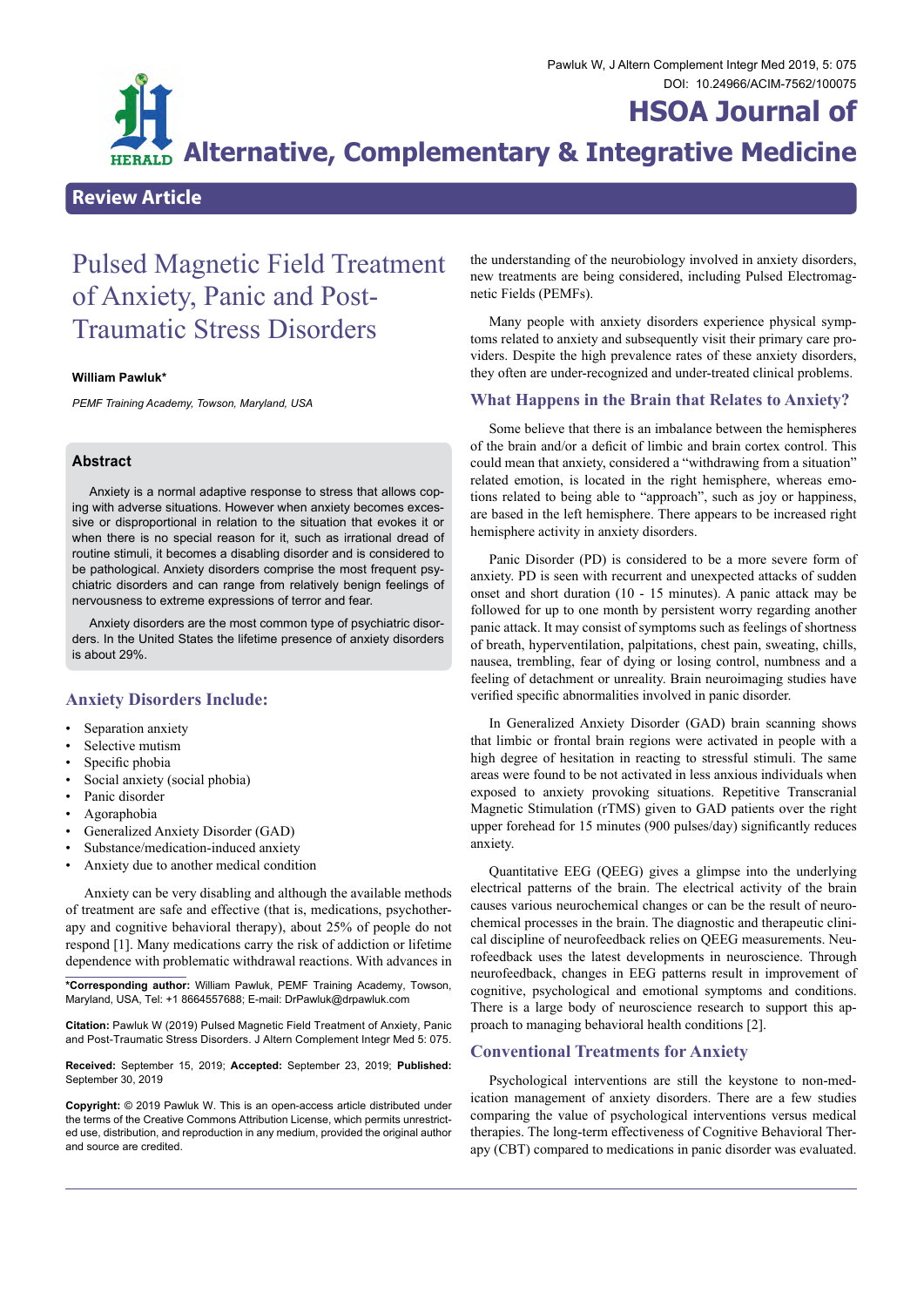#### • Page 2 of 8 •

A review of the research done using CBT showed a modest protective effect of CBT in panic disorder patients. CBT plus medication had a 70% benefit but CBT alone only had benefit from 14 to 28% [3]. Effectiveness of different types of psychological interventions are: Individual CBT - not very effective, group CBT 8%, exposure and social skills 14%, self-help with support 14%, self-help without support 25% and psychodynamic psychotherapy 38%. Individual CBT compared with psychological placebo had a 44% benefit. SSRIs and SNRIs compared with pill placebo were 56% effective [4]. One of the biggest challenges with psychological interventions, is that many people are resistant to doing them, preferring the anonymity and the assumed effectiveness (without considering the risk) of medications.

Use of complementary and alternative medicine in general has increased over the past decade. A variety of studies have suggested that this use is greater in persons with symptoms or diagnoses of anxiety and depression. Data support the effectiveness of some popular herbal remedies and dietary supplements; in some of these products, particularly kava, the potential for benefit may be greater than that for harm with short-term use in patients with mild to moderate anxiety [5].

The most common medical approach to managing anxiety is with the use of medications. Medication treatments for GAD currently licensed in the United Kingdom were ranked: duloxetine was ranked first for response (third across all treatments, 3% effectiveness); escitalopram was ranked first for remission (second across all treatments, 27%) and pregabalin was ranked first for tolerability (second across all treatments, 8%). A 3% response rate is clearly not that effective [6]. Therefore, medication treatment of anxiety is not a panacea and is associated with significant long-term risks, not the least of which is drug dependency and dementia [7].

Few economic evaluations of pharmacological treatments for GAD have been published to date. However, the evidence indicates that for one drug in particular it would cost over \$20,000 USD per extra Quality Adjusted Life Year (QALY) gained. A QALY of zero indicates that there is an equal benefit to cost. A negative QALY would indicate that there's more benefit than cost. There are few QALY studies for any health care intervention, never mind the medical management of anxiety. Nevertheless, this study indicates that for at least one drug, which appears to be one of the most effective medications for anxiety, it is extraordinarily expensive for its value in improving quality of life [8]. This evidence clearly indicates the need for alternative approaches to the management of anxiety.

With advances in the understanding of the neurobiology involved in anxiety disorders, new treatments are being considered, including PEMFs.

# **Neuroscience and Anxiety**

QEEG research has found fairly typical patterns in the complex disorder of anxiety. Anxiety has been found to have at least six or seven patterns. QEEG patterns seen in anxiety include: imbalance in the frontal lobes in alpha frequencies, excessive beta frequencies in many parts of the brain, and possibly high alpha frequencies  $>11.5$ Hz. Based on these findings, neurofeedback practitioners recommend treating either both frontal lobes with lower alpha or alpha at the sides of the head. Some call this alpha training [2].

While neurofeedback is typically applied in a practitioner's office, it is a very different approach to PEMF stimulation. There is evidence that PEMF stimulation causes changes to the underlying brain EEG patterns. This is called entrainment. Many other forms of entrainment have been tested and used, particularly cranial electrical stimulation (CES) and Audiovisual Stimulation (AVS). The value of PEMFs over these other forms of entrainment is that PEMFs could do the same kind of entrainment stimulation but penetrate deeper into the brain and have the opportunity to be able to heal the underlying causes of a problem in the brain.

# **Can PEMFs Can Entrain to the Alpha Level Frequencies?**

Oscillatory brain wave activity within the EEGalphab and has many brain function aspects, including memory processing and attention. Brain cells responsible for perception, cognition, and action have distinct vibration patterns. Increase in resting state alpha activity in the back of the brain denotes a state of relaxed wakefulness [9].

Magnetic field strength is measured in Tesla (T) or Gauss (G). One T equals 10,000 G. One milliT (mT) is about 10 G. The Earth's magnetic field intensity averages about 0.5 G (50 microT). Even very weak 0.01 G (1 microT) PEMF at <1 Hz (Hz is frequency at cycles/ second) applied across both sides of the head cause the EEG frequency change present in the brain to change to the applied PEMF frequency - called entrainment. Even very weak PEMFs in the micro T range can cause entrainment or "synchronization" of the EEG frequencies [10]. One of the more obvious results of applying extremely low frequency (ELF) PEMF stimulation to the brain is more EEGalpha (8-13Hz) activity [11].

Wherever there is electrical activity there are magnetic fields. The brain produces its own very weak magnetic fields. Alpha waves have been measured in humans by Magnetoencephalography (MEG). The natural magnetic fields of the brain will interact with externally applied magnetic fields like PEMFs. The electromagnetic force that is generated in the brain during rhythmic TMS can cause local entrainment of natural brain oscillations. TMS tuned to the alpha (α) frequency (called  $\alpha$ -TMS), entrains alpha-oscillations in the brain area stimulated, increasing progressively with the duration of exposure. The greater the underlying amount of alpha in the brain before starting stimulation, the faster and the greater the entrainment. These frequencies can look very similar to the types of brain rhythms seen naturally during mental tasks. The end result is that TMS action on brain activity can result in behavioral changes that are frequency-specific [12].

In addition, research in Germany found that 10 Hz(alpha) entrainment stabilized circadian rhythms [13]. Use of this frequency can restore jet lag and other sleep disturbances. Circadian rhythm control the hormone orchestra of the body and when they are out of alignment or not in proper phase, many problems begin to show up in the body related to poor hormone function .Stress and anxiety are clear examples of how they can cause circadian rhythms and brainwave frequency patterns to become disrupted. So, 10 Hz stimulation can be very useful for reducing money of the physical effects of stress by balancing circadian disruption.

Intense magnetic field brain stimulation has also been reported to affect monoamine neurotransmitter function. Daily exposure to 10Hz fields at 1.8–3.8milliT (18-38 G) increased synthesis of dopamine and 5- Hydroxytryptamine (5-HTP) in the frontal cortex of rats. So, in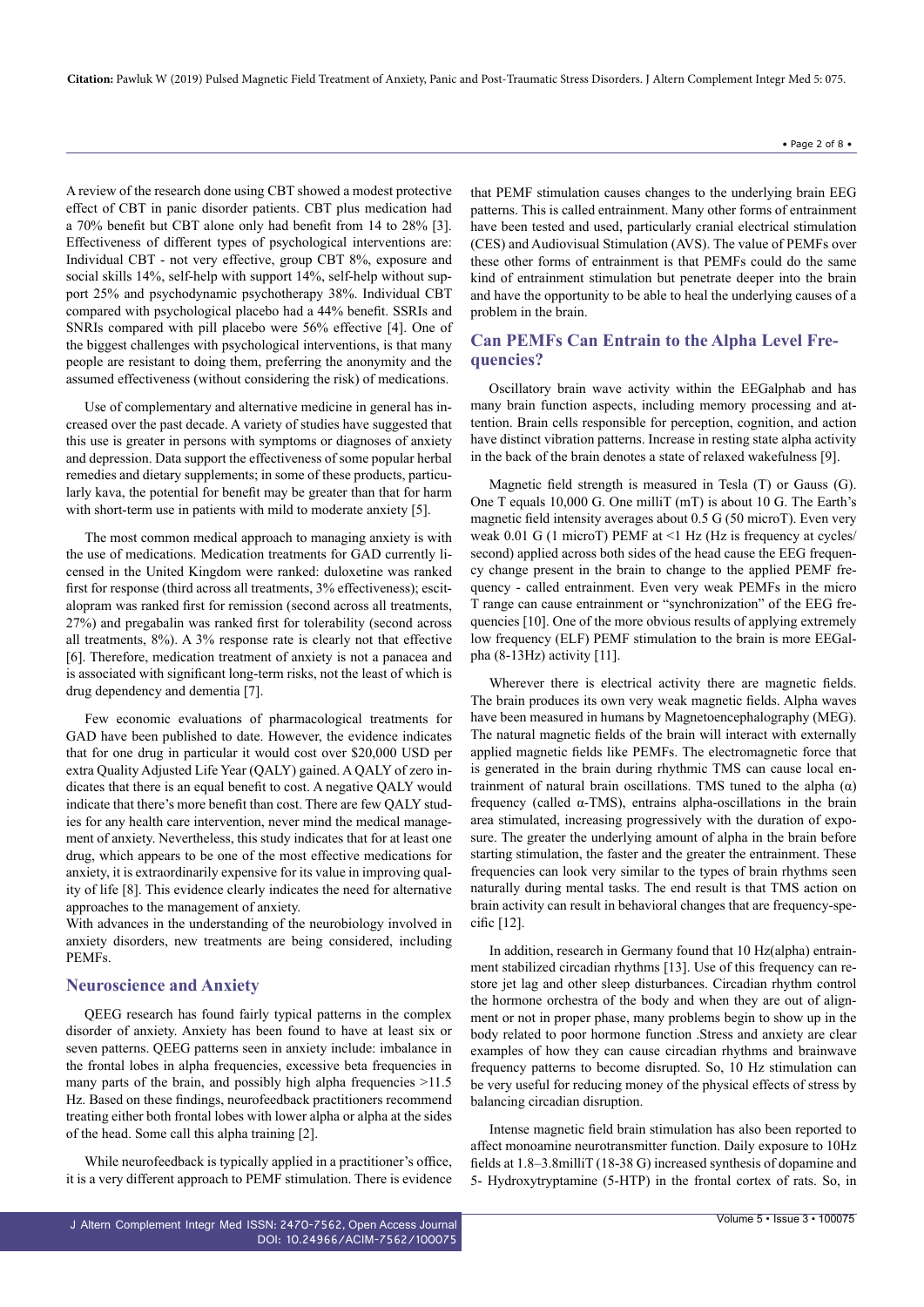addition to entrainment, alpha frequencies also increase significant amounts of neurotransmitter production [14].

## **What is the Evidence those PEMFs can Improve Anxiety?**

The evidence comes from animal studies and human studies using both high intensity (TMS) and lower intensity PEMF stimulation.

#### **Animal Studies**

A specific pulsed low- frequency magnetic field of 100 micro T peak intensity was studied in a mouse experiment of anxiety. The mice had a reduction of "anxiety-like" behaviors, seen in the first 10- 15 minutes of exposure. When compared to a relatively low dose of a classical anxiety medication, benzodiazepine, behavior was similarly improved by the magnetic field [15,16]. Rats have also been found to have similar results in reducing anxiety levels [17]. PEMF at a modulation frequency of 4 and 6 Hz in rats significantly decreased the emotionally negative reactions of anxiety and fear by 370% and 450%, respectively. By contrast, environmental EMF with a modulation frequency of 20 Hz significantly increased emotionally negative reactions of anxiety and fear by 200% [18].

rTMS on rats selectively bred for High (HAB) and Low (LAB) anxiety-related behavior found that rTMS of frontal brain regions induces profound reductions in acute stress reactions and hormonal system reactions to stress. This only happened in HAB rats and not in LAB rats. The HAB results were similar to antidepressant drug treatment [19].

While data evaluating for possible origins of GAD and panic disorder have been obtained using imaging studies, tissue studies have found results too. Low intensity PEMFs positively affects brain 5-Hydroxytryptamine (5HT) receptors at 0.1-2 mT (1-20 G), with about 50% of the effect at 0.5 mT [20]. This means that PEMFs lead to physiological changes in the central nervous system, helpful for mood disorders, where the 5HT system plays a major role. This may explain the benefits seen with higher intensity PEMF stimulation in treating depression.

#### **Human Studies - Low Intensity**

Most alpha brain stimulation research is conducted by stimulating the brain directly. However, stimulating other parts of the body may have an indirect action on the brain as well. Alpha EEG brain activity in healthy individuals with PEMF applied separately to the right or left hand was increased in 77%. The smallest EEG changes were seen in those who were self-reliant and showed little indication of strain and anxiety. The greatest changes happened in those showing anxiety, constraining activity, and less addictiveness. Other PEMF research also reveals that healthy cells, tissues or individuals show little response to PEMFs [21].

On the other hand, very low intensity PEMF in healthy women applied simultaneously to 2 brain areas at the top of the sides of the head for only 9 minutes at 10 Hz (mid-alpha),14 Hz (high alpha) and18 Hz (low beta) caused EEG changes. The 10 Hz stimulation also significantly simultaneously decreases beta (15-25Hz), sensor motor rhythm (13-15Hz) and theta (4-8Hz) by 12-27% after exposure. This study shows that PEMF to the top of the head at10Hz alpha also decreases higher anxiety-associated frequencies, adding to the anxiety treatment benefit [22].

People with other medical conditions can experience significant anxiety. A 62 yr old male with Parkinson's disease at age 51 had typical symptoms of Parkinson's. He also experienced sleep disturbances and continuous anxiety. He was treated with a very low intensity PEMF for 6 minutes (2 minutes over each temple area and 2 minutes over the top of his head). Immediately following PEMF, he reported decreased anxiety, complete disappearance of muscle aches, marked elevations in mood and level of energy, increased appetite, and generalized feeling of well-being. He also had marked improvements in ability to move his muscles. The effects of this single treatment lasted about 3 days. Because of this treatment success he began similar magnetic field treatments at home nightly using a portable device [23].

While PEMFs may be helpful in the management of anxiety disorders, whether applied locally or to the whole body, some of these effects may be due to coincidental stimulation of the acupuncture points under the magnetic applicator. As early as 1990, PEMFs have been used in the local treatment of so-called biologically active points (BAP; acupuncture points or "acupoints"). They called this "Magnetic Puncture" (MP). In addition to coincidental stimulation of acupuncture points, small and focused magnetic applicators can be applied directly to very small acupuncture points. This approach was used in men with duodenal ulcers, well-known to be caused by significant levels of anxiety and stress. BAPs for general adaptation were exposed for 1 minute. Pain and dyspepsia were controlled in 3 days and ulcer healing in 18 days, 9 days faster than a medication only group. Combining MP and medication therapy actually took longer to control pain and dyspepsia (9 days and six days, respectively) and healing time was the same. MP therapy, like needle or electro-acupuncture, effectively controlled anxiety. The authors stated that correction of anxiety-related autonomic nervous system dysfunction was the physiological mechanism of the therapeutic effect of MP [24].

Low Energy Emission Therapy (LEET) is a way of giving therapeutic low levels of electromagnetic energy. Electrical devices like the LEET deliver both an electrical and a magnetic field. It is impossible to segregate which component is producing the results. Therefore, it is commonly believed that electro stimulation systems produce very similar results biologically to PEMF systems, through a couple of different mutually helpful mechanisms. So what happens with the LEET is also likely to happen with PEMFs.

The LEET is a battery-powered device emitting a carrier frequency of 27.12 MHz, modulated at specific frequencies between 0.5 and 300 Hz. LEET is applied in the mouth by an electrically conducting mouthpiece. The back of the palate is very close to the spinal cord. This where the Reticular Activating System (RAS) is located. The RAS controls sleep depth.

Healthy volunteers received 15-minutes of either active of inactive LEET. EEGs during the 15-min period following LEET treatment showed a decreased time to fall asleep and deeper sleep than placebo and improved feelings of relaxation. LEET was also tested on individuals with chronic anxiety. They received a 15-minute treatment in the morning and a 30-minute treatment in the evening every day for six weeks. Anxiety measured with the Hamilton Anxiety Scale (HAM-A) improved by more than 50% in 61% of the individuals at the end of the first week and in 90% by the end of the third week [25]. Unfortunately, while LEET is effective for sleep and anxiety, it is not commercially available.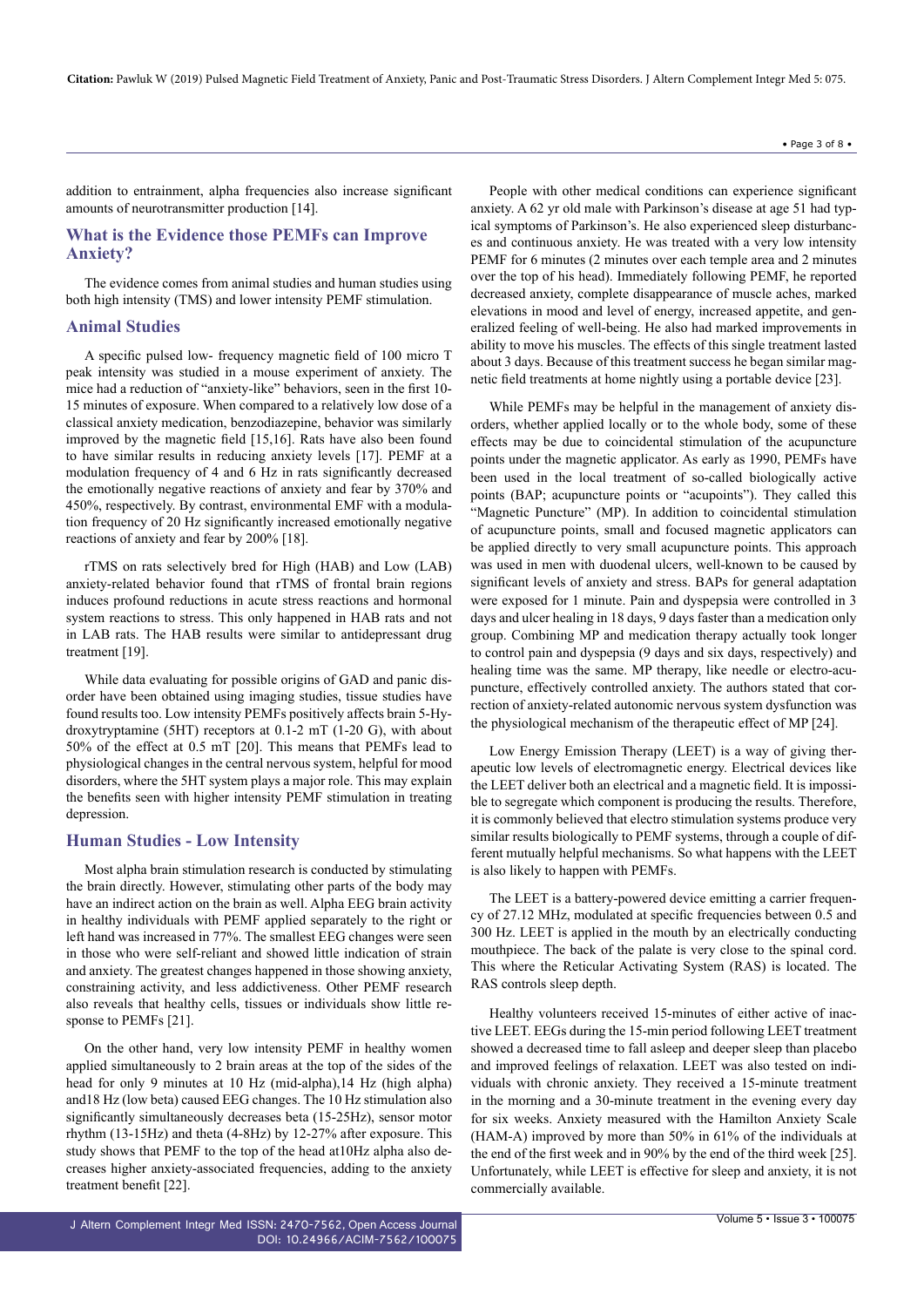Like LEET, Cranial Electro Stimulation (CES) may be considered a form of PEMF stimulation. CES has been used as an alternative therapy for the treatment of insomnia, anxiety, and depression and a variety of other conditions and symptoms worldwide. One group conducted a review of randomized, controlled studies to evaluate the efficacy of CES for selected psychological and physiological conditions. Eight studies were for CES to treat anxiety, 2 to treat brain dysfunction, 2 to treat headaches, and 2 to treat insomnia. Analysis for treating anxiety showed CES to be significantly more effective than sham treatment [26].

CES was also tested for its ability to relieve anxiety in more severely affected psychiatric inpatients. They received either active CES or placebo stimulation. Stimulation was at 100 Hz for 30 minutes for five sessions on consecutive days. They were retested six to nine days following the last treatment. The active CES group showed significantly greater anxiety reduction than the control group [27].

A more complicated group of individuals with anxiety are those who are chemically dependent. The more severe need treatment in a hospital setting. Chemically dependent hospital in patients was evaluated for the effectiveness of CES in a double-blind study. About 60% were alcohol abusers and 40% were single or poly-drug abusers. CES was at 100 Hz applied through electrodes placed just behind the earlobe. Fifteen 30-minute treatment/sham treatment sessions were given to each person, once a day for 3 weeks excluding weekends. Sham-treated people had minimal improvement. Those treated with CES had significantly reduced anxiety levels compared to their initial level on every anxiety measure. So, even this challenging treatment group, commonly resistant to most forms of therapy, benefited from this form of electromagnetic therapy [28].

#### **Human Studies - High Intensity**

Some studies show benefit using rTMS in the treatment of GAD. rTMS applied to the right forehead area at low frequency was found to be effective in relieving depression and panic symptoms, and additionally it reduced the cortical excitability associated with anxiety. On the other hand, treatment with low frequency rTMS (<10 Hz) of the right upper forehead in panic disorder patients under SSRI medication has been not significant [29].

Anxiety can occur in people with other psychiatric disorders. Reducing their anxiety can often have an impact on the underlying condition as well. A study in which 1-Hz, 1-T rTMS was given to schizophrenic and major depression patients for 10 days reported that the depressed patients appeared to show improvements in mood and the schizophrenic patients showed some decrease in their degree of anxiety and restlessness [30].

In individuals with major depression, taken off their usual medications, single session rTMS made them feel more relaxed or calmer after treatment, but this effect disappeared by next morning [31].

High-frequency 20 Hz (HF rTMS), as an add-on anti-depressive treatment, was used in individuals with medication-resistant depression and anxiety. They continued their regular medication. Patients were divided into 2 groups to receive HF rTMS or placebo treatment for two weeks with two weeks of follow-up in a randomized double-blind design. Next, rTMS was offered for two weeks to patients who failed to improve or who were in the placebo group. Each received 10 sessions of HF rTMS treatment on consecutive days. They were all assessed by the Hamilton Anxiety Rating Scale (HARS) at baseline and after weeks 1, 2, and 4. Real HF rTMS decreased HARS scores significantly more in HARS scores in both groups after the first week. This amounted to a 34 fold, 18 fold, and 10 fold improvement between the scores, by week, respectively [32].

A pregnant woman with clinical depression was successfully treated with rTMS during week 19 of her pregnancy. She reported experiencing an acute panic attack with being in open spaces (agoraphobia) while recovering from bronchitis. Her symptoms rapidly worsened over the course of several days to include depressed and anxious mood, severe restlessness and insomnia, constant anxiety about the health of her baby, obsessive feelings about her lack of appetite, and fear about being hospitalized for her bronchitis. At the time of evaluation, she was unable to sit still, was constantly pacing and clenching her fists, had difficulty maintaining focus, and could maintain a conversation only with difficulty. An extensive medical and obstetrical workup ruled out any medical cause for her symptoms. She refused antidepressant medications because of their unknown effect on her fetus and decided to try 1 session per week of active counseling. She had only minimal improvement after 2 weeks, and decided to enroll in an rTMS study.

At week 22 of pregnancy, she received active low frequency rTMS once a day for 5 days over a 9-day period at 5-Hz, for 20 minutes each time. rTMS produced no changes in her blood pressure, oxygen saturation, or heart rate. After the 2nd week treatment session, she was tapered off rTMS over the course of 5 sessions (total of 14 days of treatment over 3 weeks). She tolerated the treatment well and repeatedly experienced a calming effect around 12 minutes into the first treatment session and reported being "relaxed and tired". On day 6 of stimulation, this relaxed effect occurred around 3 minutes into the session. Anxiety returned to normal. She also showed improvement in her agoraphobia. For example, on her first weekend of treatment she went shopping with a friend and attended an engagement party. After 9 days of treatment, she attended a job meeting out of town and has not experienced any recurrence of her anxieties. Her mood became bright, conversation more elaborate, and she was minimally preoccupied with her body. Periodic follow-up evaluations indicated that she remained in remission. She delivered a healthy (3.4-kg) baby boy at term. rTMS may be considered in circumstances such as this because it involves no fetal exposure to anesthesia, used with ECT, or to medications [33].

## **Post-Traumatic Stress Disorder (PTSD)**

PTSD is often considered a type of anxiety disorder. In the strictest sense it is considered to be the psychological and emotional effects following experiencing or observing trauma. In the broadest sense PTSD results from symptoms arising from any negative psychological event or events. It is characterized by symptoms that appear suddenly, cause psychological withdrawal and hyper arousal that may result in significant social or occupational dysfunction. It is estimated that 8% of the United States population experience PTSD in their lifetime and it is estimated that it causes impaired ability to work that costs in excess of \$3 billion per year in lost productivity. There is no definitive medical treatment for core PTSD symptoms. Although medications and psychotherapy have been shown to help reduce symptoms and treat co morbid anxiety and depressive symptoms, in one third of individuals there is no improvement in symptoms.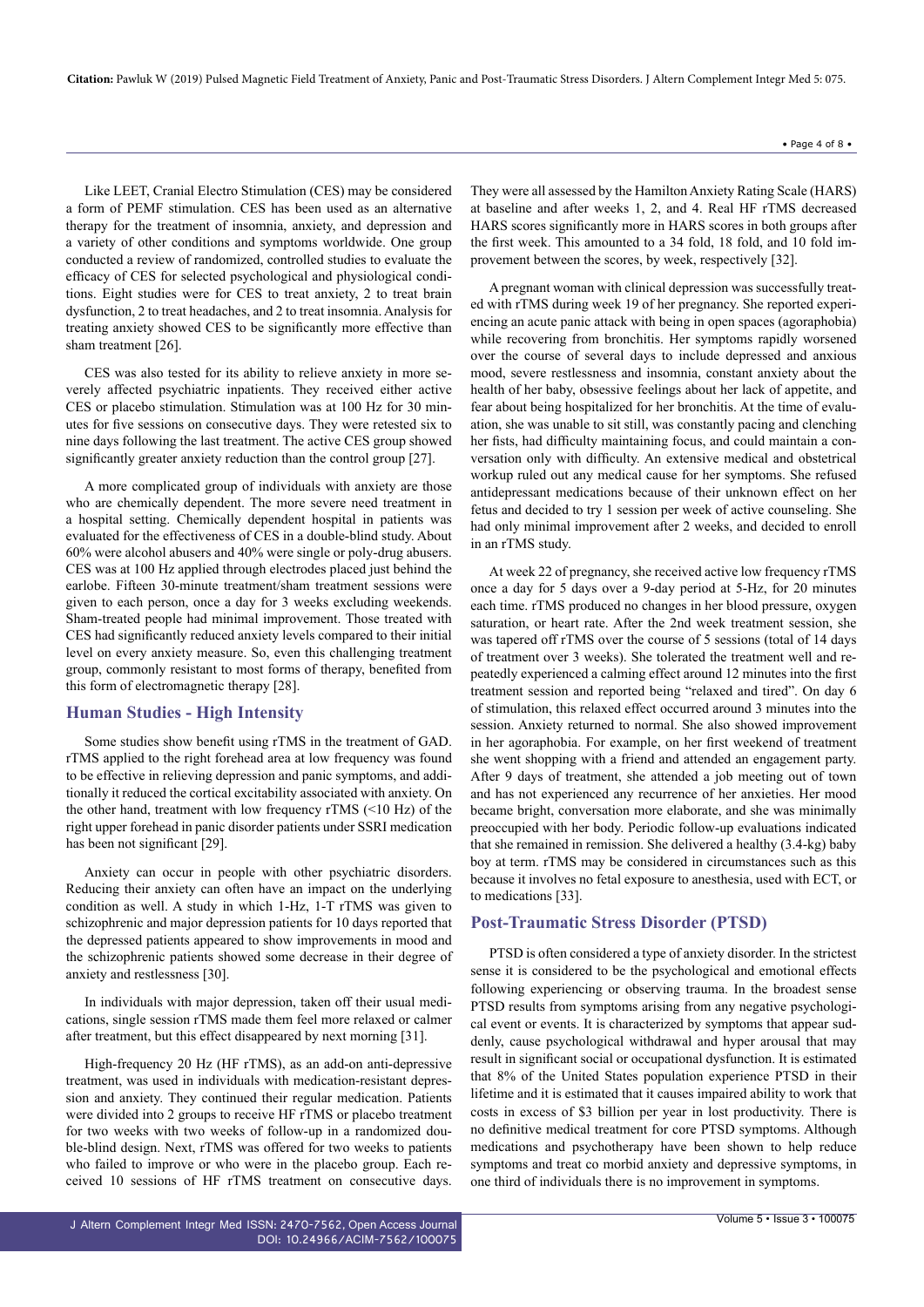In PTSD, EEG studies have shown alpha decreases in the right hemisphere compared to control groups while they are exposed to trauma-related pictures. These findings have been corroborated by SPECT studies that have shown brain blood flow to the right hemisphere is increased in PTSD when they hear trauma-related sounds. Trauma-related stimuli during visual memory tests in combat veterans without PTSD and combat veterans with PTSD are different. There is greater activation in the right frontal brain compared to the control group in PTSD. PTSD patients may require more effort to ignore emotionally distracting stimuli [34]. These findings mean that people with PTSD could benefit from PEMF treatment.

Relatively few studies have investigated the effects of TMS on anxiety disorders, and even fewer in PTSD. In PTSD patients, one session of single-pulse TMS applied over the top of the head for 15 minutes produced a significant improvement that lasted 24 hrs. However, the symptoms returned to baseline by 7 days after treatment. PTSD and depression show different brain changes on imaging studies [35].

One study described Individuals with accidents, combat reactions and assault, experiencing their trauma about six years earlier on average. A majority were being treated with medications. In addition, they received a single TMS treatment with 30 stimuli, maximum output of 25,000 gauss (2.5 T) over the top of the head. Results were assessed at 2 hours before treatment (baseline), 24 hours, 1 week, and 28 days after treatment. All individuals showed significant improvements in symptoms during the first 24 hours after TMS which gradually returned to baseline levels. Psychological withdrawal symptoms, which are core PTSD symptoms, were significantly decreased for up to 7 days after TMS. Anxiety and physical preoccupation were significantly decreased after 24 hours and the decrease in the physical preoccupation persisted for 28 days. So, even with a single TMS treatment, PTSD symptoms improved markedly. Multiple courses of treatment would be expected to produce more enduring results [36]. Similar higher intensity PEMF devices are now available for home use for both initial treatment and maintenance.

Another paper described 2 people with PTSD in whom rTMS appeared to normalize the hyper metabolic areas around their limbic system. One was a 29-yr woman with a 12-year history stemming from traumatic events when she was between 8 and 12. Her symptoms included depressed mood, cognitive dysfunction with poor attention skills, irritability, chronic fatigue, decreased appetite, abnormal sleep patterns, frequent sense of not feeling herself, unpleasant memories that would intrude on other thoughts, and occasional suicidal thoughts. The other was a 42-year old woman with PTSD for 2.5 years, associated with a shooting incident. Her symptoms included flashbacks, sleep disturbances, exaggerated startle responses, panic attacks, depression and irritability. Both women had been treated with a variety of medications with only minimal improvement. 1-Hz rTMS was for 20 minutes/day, seventeen treatments 3 times per week for the first 2 weeks, then increased to 5 times weekly. Improvement in symptoms was more pronounced during the second half of the 4-week treatment period. Frequency of PTSD symptoms was significantly decreased and personal sense of cognitive clarity improved. The benefits of rTMS slowly reduced and PTSD symptoms gradually returned to baseline 1 month after the last rTMS session. The 42-yearold woman was treated with 30 sessions of right frontal 1-Hz rTMS given 20 minutes daily, 3-4 times/week for 3 weeks then increased to

4-5 times/week for another 3 weeks. During treatment she had significant symptomatic improvement. She felt greatest improvement in symptoms when treatments were more given more frequently. Her symptoms returned to baseline 1 month after rTMS ended. In both women, regional brain metabolic rates were measured before and within 24 hr after the final rTMS treatment by PET scans. rTMS caused overall decreases in hyper-excited brain metabolism toward normal. The most prominent decreases were seen over the right hemisphere [37].

Low-frequency TMS (1 Hz) is inhibitory, and high frequency TMS (frequency above 10 Hz) is relatively excitatory to underlying brain tissue. A review paper of five randomized clinical trials studying 118 individuals found that active TMS was significantly superior to sham TMS for treatment of core PTSD symptoms [34].

#### **Caution: EMFs Can Make Anxiety Worse**

So far, emphasis has been on the therapeutic actions of PEMFs on anxiety. It appears that individuals living near power lines, who are suffering from significant anxiety disorders, need to be evaluated for the possibility of EMF exposure in their residences, as a potential contributing factor for their anxiety. Over the range of 50-Hz magnetic flux densities encountered in homes (>1-100 mG), longer magnetic-field exposure may be associated with poorer health and more "chronic anxiety" symptoms, consistent with a direct effect of chronic 50-Hz magnetic field exposure on the nervous system [38].

From clinical experience, some individuals, regardless of how much they try to reduce their anxiety with any particular therapeutic approach, just do not respond. Many times this can actually be due to the background EMFs in their environment [39]. As noted above, EMFs in the home environment, that would enter the bedroom in particular, can be potent irritants to the nervous system, especially in electro sensitive individuals [40]. Unless these EMFs are dealt with and reduced or eliminated, it becomes very challenging for any treatment to work.

#### **Conclusion**

The treatment of anxiety, panic disorders and PTSD leave much to be desired. Alternative therapies are needed and available. Brain stimulation using Electromagnetic Fields (PEMFs) have numerous physiologic actions which contribute to a benefit to helping with these conditions. They also appear to satisfy an important condition of safety and low risk, along with effectiveness. PEMFs, including higher and lower intensity PEMFs, have been found to be very helpful in the treatment of anxiety disorders, including PTSD. The value of PEMFs is that there is a great potential for ongoing PEMF therapies in the home setting to provide enduring and long-lasting benefits with continued treatment. This can be done with short-term home treatments or potentially with longer times of use with portable PEMF systems applying primarily alpha brainwave stimulation. These home-based, longer-term PEMF approaches would appear to produce the most benefit. Nevertheless, since anxiety disorders are complex, combination approaches, including cognitive behavioral therapy and medications, may well be necessary to produce the best results and long-term use may be necessary. Another benefit of commercially available, portable, battery-operated PEMF devices of around 200-700 Gauss is the ability to do treatment at home throughout the night to the head or under the pillow to enhance sleep and anxiety disorders. While these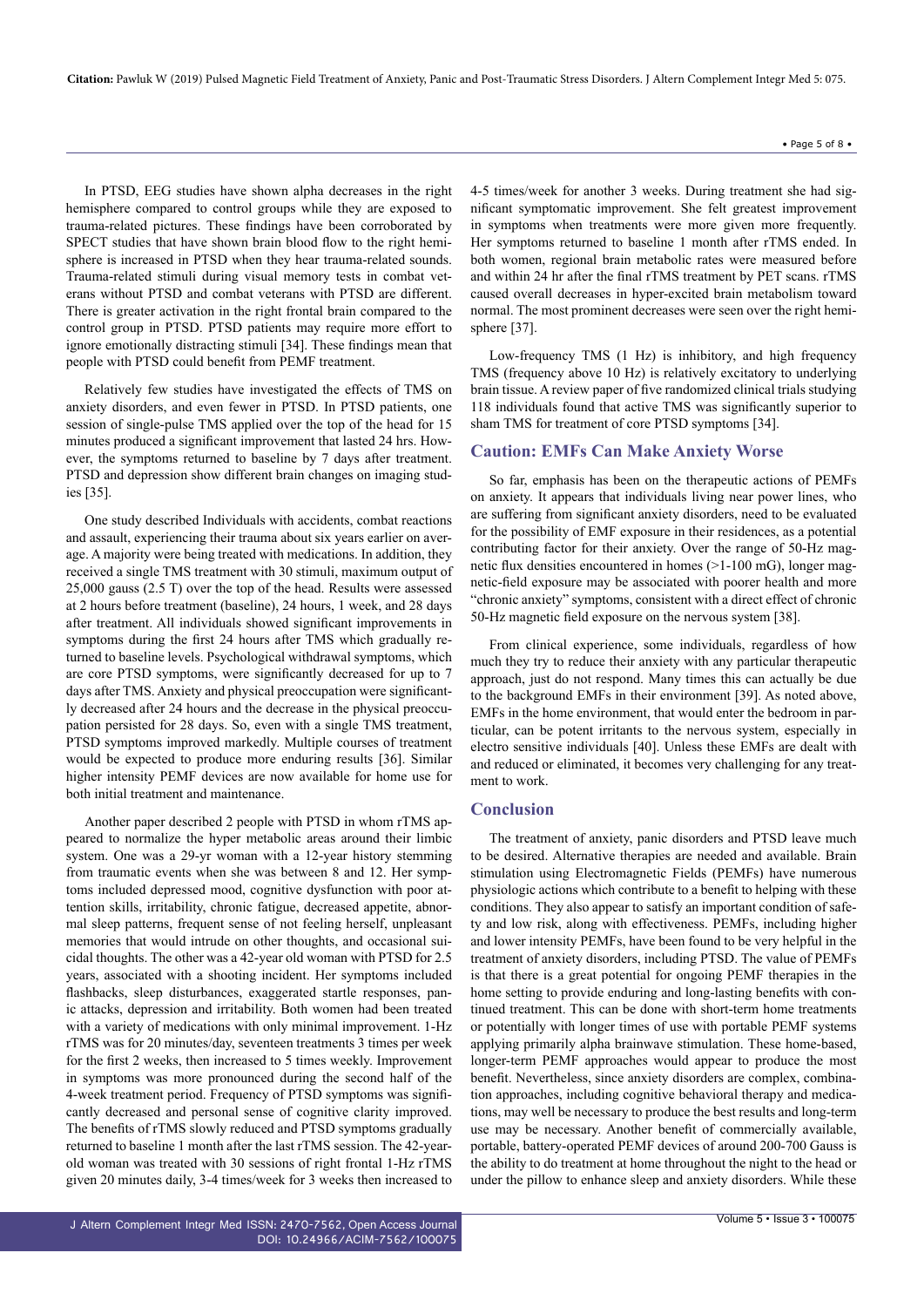are not as powerful as the high intensity TMS devices, they are more affordable and personally commercially accessible.

# **Conflict of Interest Statement**

Dr. William Pawluk owns a website [www.drpawluk.com](http://www.drpawluk.com/) which has commercially available PEMF devices with characteristics similar to some of the magnetic fields mentioned in this review.

#### **References**

- 1. Machado S, Paes F, [Velasques](https://www.ncbi.nlm.nih.gov/pubmed/21807002) B, Teixeira S, Piedade R, et al. (2012) Is rTMS an effective [therapeutic](https://www.ncbi.nlm.nih.gov/pubmed/21807002) strategy that can be used to treat anxiety disorders? [Neuropharmacology](https://www.ncbi.nlm.nih.gov/pubmed/21807002) 62: 125-134.
- 2. Budzynski T, Budzynski H, Evans J, Abarbanel A (2009) [Introduction](https://www.elsevier.com/books/introduction-to-quantitative-eeg-and-neurofeedback/budzynski/978-0-12-374534-7) to quantitative EEG and [neurofeedback:](https://www.elsevier.com/books/introduction-to-quantitative-eeg-and-neurofeedback/budzynski/978-0-12-374534-7) advanced theory and applications (2nd edn). Elsevier, Amsterdam, [Netherlands.](https://www.elsevier.com/books/introduction-to-quantitative-eeg-and-neurofeedback/budzynski/978-0-12-374534-7)
- 3. Nadiga DN, Hensley PL, [Uhlenhuth](https://www.ncbi.nlm.nih.gov/pubmed/12621593) EH (2003) Review of the long-term [effectiveness](https://www.ncbi.nlm.nih.gov/pubmed/12621593) of cognitive behavioral therapy compared to medications in panic [disorder.](https://www.ncbi.nlm.nih.gov/pubmed/12621593) Depress Anxiety 17: 58-64.
- 4. Mayo-Wilson E, Dias S, [Mavranezouli](https://www.thelancet.com/journals/lanpsy/article/PIIS2215-0366(14)70329-3/fulltext) I, Kew K, Clark DM, et al. (2014) Psychological and [pharmacological](https://www.thelancet.com/journals/lanpsy/article/PIIS2215-0366(14)70329-3/fulltext) interventions for social anxiety disorder in adults: a systematic review and network [meta-analysis.](https://www.thelancet.com/journals/lanpsy/article/PIIS2215-0366(14)70329-3/fulltext) Lancet [Psychiatry](https://www.thelancet.com/journals/lanpsy/article/PIIS2215-0366(14)70329-3/fulltext) 1: 368-376.
- 5. Saeed SA, Bloch RM, [Antonacci](https://www.ncbi.nlm.nih.gov/pubmed/17853630) DJ (2007) Herbal and dietary supplements for treatment of anxiety [disorders.](https://www.ncbi.nlm.nih.gov/pubmed/17853630) Am Fam Physician 76: 549-556.
- 6. Baldwin D, Woods R, Lawson R, Taylor D (2011) [Efficacy](https://www.bmj.com/content/342/bmj.d1199) of drug treatments for [generalised](https://www.bmj.com/content/342/bmj.d1199) anxiety disorder: systematic review and meta-analysis. BMJ 342: [1199.](https://www.bmj.com/content/342/bmj.d1199)
- 7. Robles Bayón A, Gude Sampedro F (2014) [Inappropriate](https://www.ncbi.nlm.nih.gov/pubmed/23062764) treatments for patients with cognitive decline. [Neurologia](https://www.ncbi.nlm.nih.gov/pubmed/23062764) 29: 523-532.
- 8. [Mavranezouli](https://www.ncbi.nlm.nih.gov/pubmed/23512146) I, Meader N, Cape J, Kendall T (2013) The cost effectiveness of [pharmacological](https://www.ncbi.nlm.nih.gov/pubmed/23512146) treatments for generalized anxiety disorder. Phar[macoeconomics](https://www.ncbi.nlm.nih.gov/pubmed/23512146) 31: 317-333.
- 9. [Niedermeyer](http://www.ccs.fau.edu/~bressler/EDU/EPhys/References/Niedermeyer_1999.pdf) E (1999) The Normal EEG of the Waking Adult. Lippincott Williams and Wilkins, Baltimore, Philadelphia, [Pennsylvania,](http://www.ccs.fau.edu/~bressler/EDU/EPhys/References/Niedermeyer_1999.pdf) USA.
- 10. Persinger MA, Hoang V, Baker-Price L (2009) [Entrainment](https://www.ncbi.nlm.nih.gov/pubmed/20017628) of stage 2 sleep spindles by weak, [transcerebral](https://www.ncbi.nlm.nih.gov/pubmed/20017628) magnetic stimulation in an "epileptic" woman. [Electromagn](https://www.ncbi.nlm.nih.gov/pubmed/20017628) Biol Med. 28: 374-382.
- 11. Bell GB, Marino AA, Chesson AL, Struve FA (1991) Human [sensitivity](https://www.ncbi.nlm.nih.gov/pubmed/1683938) to weak magnetic fields. Lancet 338: [1521-1522.](https://www.ncbi.nlm.nih.gov/pubmed/1683938)
- 12. Thut G, Veniero D, Romei V, Miniussi C, Schyns P, et al. (2011) [Rhythmic](https://www.ncbi.nlm.nih.gov/pubmed/21723129) TMS causes local [entrainment](https://www.ncbi.nlm.nih.gov/pubmed/21723129) of natural oscillatory signatures. Curr Biol 21: [1176-1185.](https://www.ncbi.nlm.nih.gov/pubmed/21723129)
- 13. Wever RA (1985) The [Electromagnetic](https://link.springer.com/chapter/10.1007/978-1-4613-2099-9_27%5d) Environment and the Circadian Rhythms of Human Subjects. In: Grandolfo M., [Michaelson](https://link.springer.com/chapter/10.1007/978-1-4613-2099-9_27%5d) S.M., Rindi A. (eds) Biological Effects and Dosimetry of Static and ELF [Electromag](https://link.springer.com/chapter/10.1007/978-1-4613-2099-9_27%5d)netic Fields. Ettore Majorana [International](https://link.springer.com/chapter/10.1007/978-1-4613-2099-9_27%5d) Science Series. Springer, Boston, MA, [USA.](https://link.springer.com/chapter/10.1007/978-1-4613-2099-9_27%5d)
- 14. Sieroń A, Labus Ł, Nowak P, Cieślar G, Brus H, et al. (2004) [Alternating](https://www.ncbi.nlm.nih.gov/pubmed/15300728) extremely low [frequency](https://www.ncbi.nlm.nih.gov/pubmed/15300728) magnetic field increases turnover of dopamine and serotonin in rat frontal cortex. [Bioelectromagnetics](https://www.ncbi.nlm.nih.gov/pubmed/15300728) 25: 426-430.
- 15. Choleris E, Thomas AW, Prato FS (1999) A comparison of the effects of a 100 ut specific pulsed magnetic field and diazepam on anxiety-related behaviors in male CF1 mice. Bioelectromagnetics Society, 21st Annual Meeting, 20-24 June, Long Beach, CA, Abstract No. 91: 129-130.
- 16. Choleris E, Thomas AW, [Ossenkopp](https://www.ncbi.nlm.nih.gov/pubmed/11150555) K, Kavaliers M, Valsecchi P, et al. Sex differences in [conditioned](https://www.ncbi.nlm.nih.gov/pubmed/11150555) taste aversion and in the effects of exposure to a specific pulsed magnetic field in deer mice Peromyscus [Maniculatus.](https://www.ncbi.nlm.nih.gov/pubmed/11150555) Physiol Behav 71: [237-249.](https://www.ncbi.nlm.nih.gov/pubmed/11150555)
- 17. Kalkan MT, Korpinar MA, Seker S, Birman H, Hacibekiroglu M (1998) The effect of the 50 Hz frequency sinusoidal magnetic field on the stress-related behavior of rats. Proceedings of the 1998 2nd International Conference Biomedical Engineering Days, Istanbul, Turkey 78-81.
- 18. Semenova TP, [Medvinskaia](https://www.ncbi.nlm.nih.gov/pubmed/11155339) NI, Bliskovka GI, Akoev IG (2000) Influence of [electromagnetic](https://www.ncbi.nlm.nih.gov/pubmed/11155339) fields on the emotional behaviour of rats. Radiats Biol [Radioecol](https://www.ncbi.nlm.nih.gov/pubmed/11155339) 40: 693-695.
- 19. Keck ME, Welt T, Post A, Müller MB, Toschi N, et al. (2001) [Neuroen](https://www.ncbi.nlm.nih.gov/pubmed/11182529)docrine and behavioral effects of repetitive [transcranial](https://www.ncbi.nlm.nih.gov/pubmed/11182529) magnetic stimulation in a [psychopathological](https://www.ncbi.nlm.nih.gov/pubmed/11182529) animal model are suggestive of antidepressant-like effects. [Neuropsychopharmacology](https://www.ncbi.nlm.nih.gov/pubmed/11182529) 24: 337-349.
- 20. Massot O, Grimaldi B, Bailly JM, Kochanek M, [Deschamps](https://www.ncbi.nlm.nih.gov/pubmed/10700607) F, et al. (2000) Magnetic field desensitizes 5-HT(1B) receptor in brain: [pharmacological](https://www.ncbi.nlm.nih.gov/pubmed/10700607) and [functional](https://www.ncbi.nlm.nih.gov/pubmed/10700607) studies. Brain Res 858: 143-150.
- 21. Selitskii GV, Karlov VA, Sorokina ND (1996) Mechanisms of magnetic field reception in the human brain. Fiziol Cheloveka 22: 66-72.
- 22. Amirifalah Z, [Firoozabadi](https://www.ncbi.nlm.nih.gov/pubmed/23467798) SM, Shafiei SA (2013) Local exposure of brain central areas to a pulsed ELF magnetic field for a [purposeful](https://www.ncbi.nlm.nih.gov/pubmed/23467798) change in EEG. Clin EEG [Neurosci](https://www.ncbi.nlm.nih.gov/pubmed/23467798) 44: 44-52.
- 23. Sandyk R, Tsagas N, Anninos PA, Derpapas K (1992) [Magnetic](https://www.ncbi.nlm.nih.gov/pubmed/1341692) fields mimic the behavioral effects of REM sleep [deprivation](https://www.ncbi.nlm.nih.gov/pubmed/1341692) in humans. Int J [Neurosci](https://www.ncbi.nlm.nih.gov/pubmed/1341692) 65: 61-68.
- 24. Kravtsova T Iu, [Rybolovlev](https://www.ncbi.nlm.nih.gov/pubmed/8171845) EV, Kochurov AP (1994) The use of magnetic puncture in patients with [duodenal](https://www.ncbi.nlm.nih.gov/pubmed/8171845) peptic ulcer. Vopr Kurortol Fizioter Lech Fiz Kult [22-24.](https://www.ncbi.nlm.nih.gov/pubmed/8171845)
- 25. Pasche B (2000) Low energy emission therapy (leet) for the treatment of insomnia and anxiety. Bioelectromagnetics Society, 22nd Annual Meeting, 11-16 June, Munich, Germany, Abstract No. P-151, p. 240-241.
- 26. Klawansky S, Yeung A, Berkey C, Shah N, Phan H,, et al. (1995) Meta-analysis of randomized controlled trials of cranial [electrostimulation.](https://www.ncbi.nlm.nih.gov/pubmed/7623022) Efficacy in treating selected [psychological](https://www.ncbi.nlm.nih.gov/pubmed/7623022) and physiological conditions. J Nerv Ment Dis 183: [478-484.](https://www.ncbi.nlm.nih.gov/pubmed/7623022)
- 27. Ryan JJ, Souheaver GT (1976) Effects of transcerebral [electrotherapy](https://www.semanticscholar.org/paper/Eftects-of-Transcerebral-Electrotherapy-(-)-on-to-Ryanr-Souheaverr/2155e3f55c2ec24520826a2e7880c44e0aa6b9c8) [\(electrosleep\)](https://www.semanticscholar.org/paper/Eftects-of-Transcerebral-Electrotherapy-(-)-on-to-Ryanr-Souheaverr/2155e3f55c2ec24520826a2e7880c44e0aa6b9c8) on state anxiety according to suggestibility levels. Biol Psychiatry 11: [233-237.](https://www.semanticscholar.org/paper/Eftects-of-Transcerebral-Electrotherapy-(-)-on-to-Ryanr-Souheaverr/2155e3f55c2ec24520826a2e7880c44e0aa6b9c8)
- 28. Schmitt R, Capo T, Boyd E (1986) Cranial [electrotherapy](https://www.ncbi.nlm.nih.gov/pubmed/3521373) stimulation as a treatment for anxiety in [chemically](https://www.ncbi.nlm.nih.gov/pubmed/3521373) dependent persons. Alcohol Clin Exp Res 10: [158-160.](https://www.ncbi.nlm.nih.gov/pubmed/3521373)
- 29. Durmaz O, Ates D (2013) A Review of Repetitive [Transcranial](http://dismolmed.org/index.php/dmm/article/view/23) Magnetic [Stimulation](http://dismolmed.org/index.php/dmm/article/view/23) Use in Psychiatry. Dis Mol Med 1: 77-86.
- 30. [Wassermann](https://www.ncbi.nlm.nih.gov/pubmed/11459676) EM, Lisanby SH (2001) Therapeutic application of repetitive transcranial magnetic stimulation: a review. Clin [Neurophysiol](https://www.ncbi.nlm.nih.gov/pubmed/11459676) 112: [1367-1377.](https://www.ncbi.nlm.nih.gov/pubmed/11459676)
- 31. Szuba MP, O'Reardon JP, Rai AS, [Snyder-Kastenberg](https://www.ncbi.nlm.nih.gov/pubmed/11457420) J, Amsterdam JD, et al. (2001) Acute mood and thyroid stimulating hormone effects of transcranial magnetic stimulation in major [depression.](https://www.ncbi.nlm.nih.gov/pubmed/11457420) Biol Psychiatry 50: 22-27.
- 32. [Garcia-Toro](https://www.ncbi.nlm.nih.gov/pubmed/11313095) M, Mayol A, Arnillas H, Capllonch I, Ibarra O, et al. (2001) Modest adjunctive benefit with [transcranial](https://www.ncbi.nlm.nih.gov/pubmed/11313095) magnetic stimulation in medi[cation-resistant](https://www.ncbi.nlm.nih.gov/pubmed/11313095) depression. J Affect Disord 64: 271-275.
- 33. Nahas Z, [Bohning](https://www.ncbi.nlm.nih.gov/pubmed/10074879) DE, Molloy MA, Oustz JA, Risch SC, et al. (1999) Safety and feasibility of repetitive [transcranial](https://www.ncbi.nlm.nih.gov/pubmed/10074879) magnetic stimulation in the treatment of anxious depression in [pregnancy:](https://www.ncbi.nlm.nih.gov/pubmed/10074879) a case report. J Clin Psy[chiatry](https://www.ncbi.nlm.nih.gov/pubmed/10074879) 60: 50-52.
- 34. Trevizol AP, Barros MD, Silva PO, Osuch E, [Cordeiro](https://www.ncbi.nlm.nih.gov/pubmed/27074341) Q, et al. (2016) Transcranial magnetic stimulation for [posttraumatic](https://www.ncbi.nlm.nih.gov/pubmed/27074341) stress disorder: an updated systematic review and [meta-analysis.](https://www.ncbi.nlm.nih.gov/pubmed/27074341) Trends Psychiatry Psychother 38: [50-55.](https://www.ncbi.nlm.nih.gov/pubmed/27074341)
- 35. Lisanby SH, Kinnunen LH, Crupain MJ (2002) [Applications](https://www.ncbi.nlm.nih.gov/pubmed/12436089) of TMS to therapy in psychiatry. J Clin [Neurophysiol](https://www.ncbi.nlm.nih.gov/pubmed/12436089) 19: 344-360.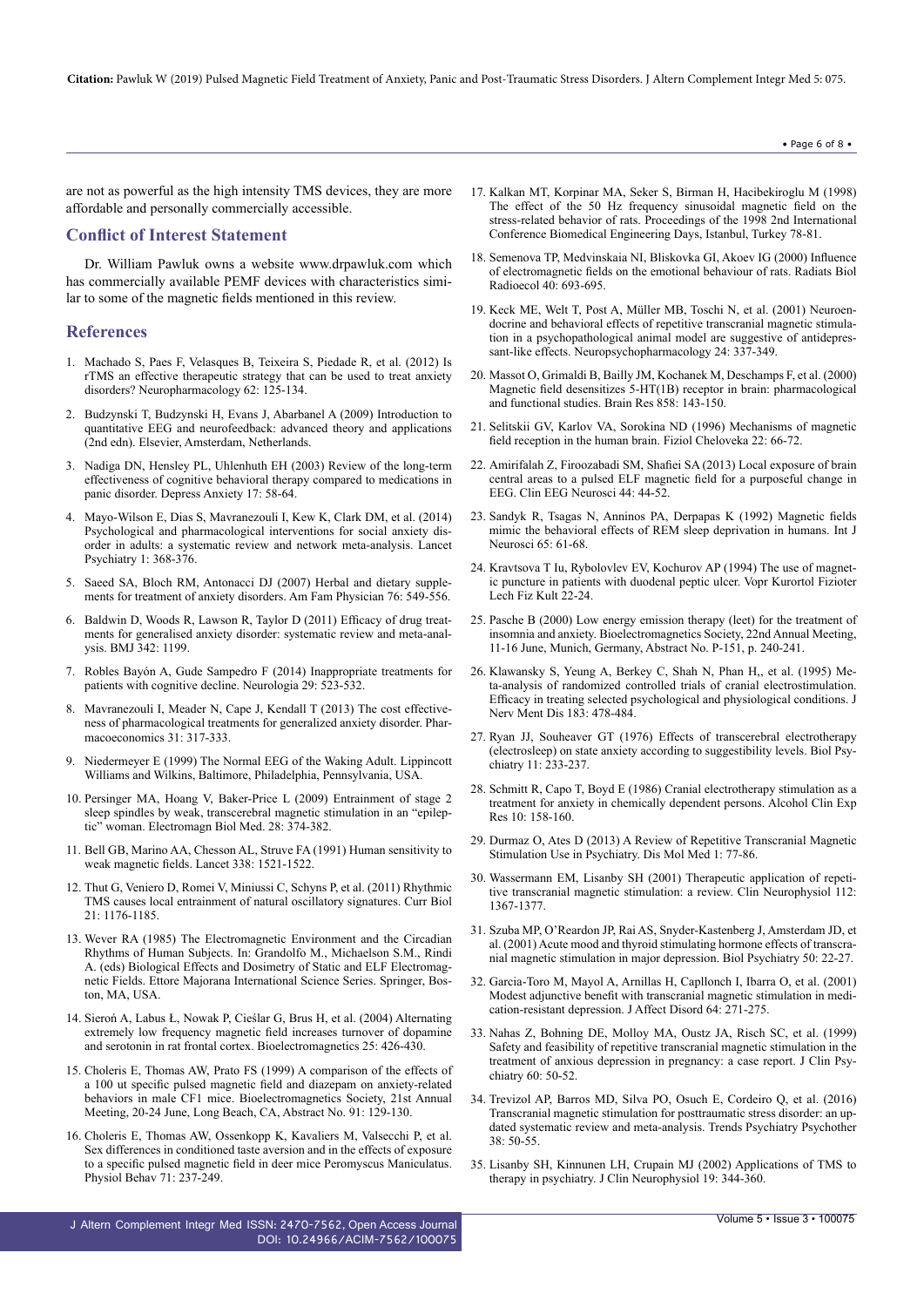#### • Page 7 of 8  $\bullet$

- 36. Grisaru N, Amir M, Cohen H, Kaplan Z (1998) Effect of [transcranial](https://www.ncbi.nlm.nih.gov/pubmed/9646883) magnetic stimulation in [posttraumatic](https://www.ncbi.nlm.nih.gov/pubmed/9646883) stress disorder: a preliminary study. Biol [Psychiatry](https://www.ncbi.nlm.nih.gov/pubmed/9646883) 44: 52-55.
- 37. McCann UD, Kimbrell TA, Morgan CM (1998) Repetitive [transcranial](https://jamanetwork.com/journals/jamapsychiatry/article-abstract/190913) magnetic stimulation for [posttraumatic](https://jamanetwork.com/journals/jamapsychiatry/article-abstract/190913) stress disorder. Arch Gen Psychiatry 55: [276-279.](https://jamanetwork.com/journals/jamapsychiatry/article-abstract/190913)
- 38. Beale IL, Pearce NE, Conroy DM, [Henning](https://www.ncbi.nlm.nih.gov/pubmed/9383247) MA, Murrell KA (1995) Psy[chological](https://www.ncbi.nlm.nih.gov/pubmed/9383247) effects of chronic exposure to 50 Hz magnetic fields in humans living near extra-high-voltage transmission lines. [Bioelectromagnetics](https://www.ncbi.nlm.nih.gov/pubmed/9383247) 18: [584-594.](https://www.ncbi.nlm.nih.gov/pubmed/9383247)
- 39. Huss A, [Küchenhoff](https://www.ncbi.nlm.nih.gov/pubmed/15330392) J, Bircher A, Heller P, Kuster H, et al. (2004) Symptoms attributed to the environment--a systematic, [interdisciplinary](https://www.ncbi.nlm.nih.gov/pubmed/15330392) assessment. Int J Hyg Environ Health 207: [245-254.](https://www.ncbi.nlm.nih.gov/pubmed/15330392)
- 40. Baliatsas C, Van Kamp I, Lebret E, Rubin GJ (2012) [Idiopathic](https://www.ncbi.nlm.nih.gov/pubmed/22883305) environmental intolerance attributed to [electromagnetic](https://www.ncbi.nlm.nih.gov/pubmed/22883305) fields (IEI-EMF): a systematic review of [identifying](https://www.ncbi.nlm.nih.gov/pubmed/22883305) criteria. BMC Public Health 12: 643.